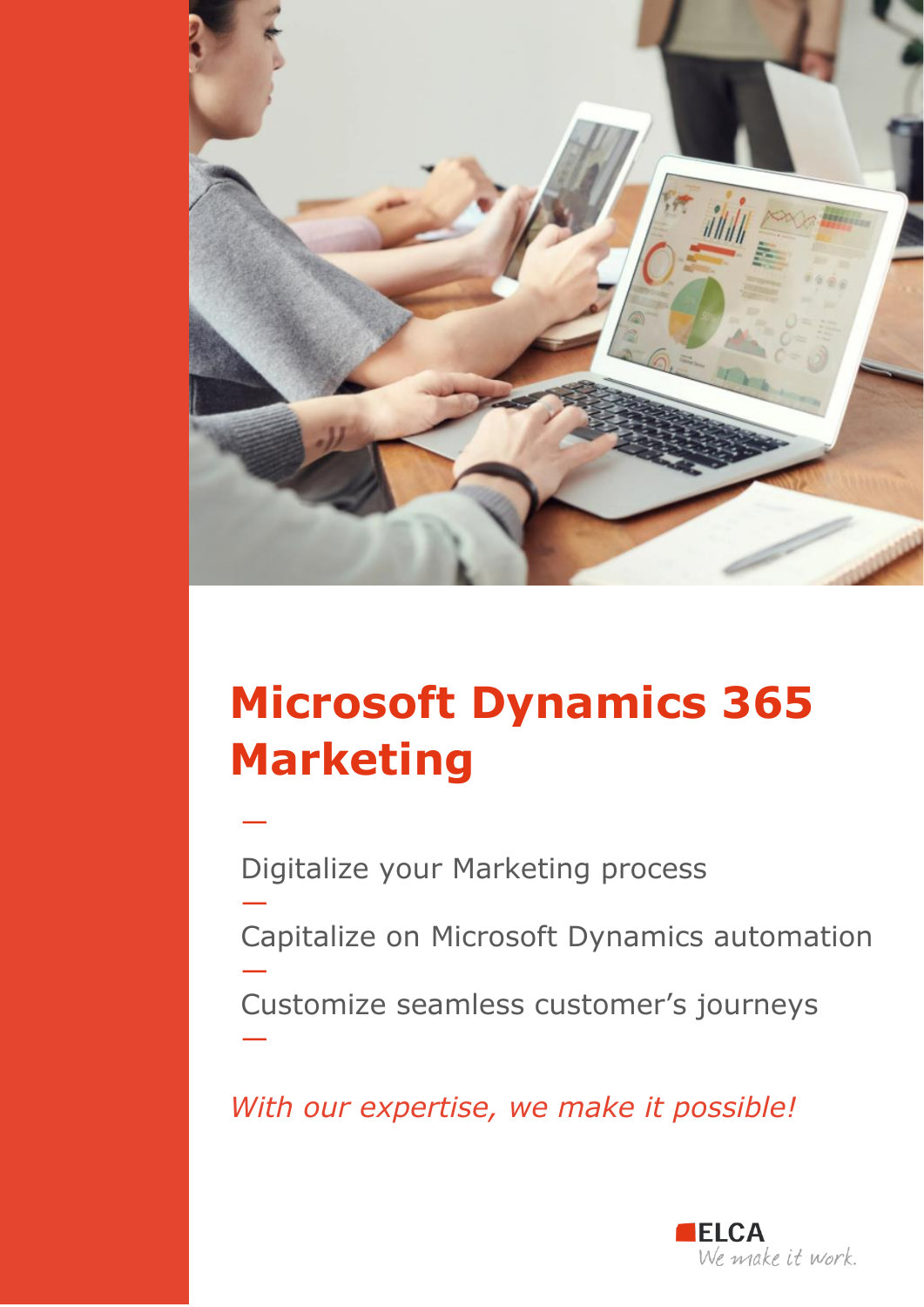## **MICROSOFT DYNAMICS MARKETING SOLUTION**

- − Benefit from an end-to-end solution to tailor a **seamless experience** to your customers
- − Manage your **Events** in just a **few clicks** (incl. registration, communication, agenda…)
- − **Setup Email, Form, Landing page templates** with no programming effort
- − Integrate seamlessy with **Microsoft Teams or your website**

## **MICROSOFT DYNAMICS MARKETING BENEFITS**

#### **Standard module of Dynamics relies on the same dataset**

- ✓ Eliminate integration cost
- $\checkmark$  Increase productivity



#### **One single software vendor for your customer engagement solution**

- ✓ Optimize license cost
- ✓ Maximize return on investment

#### **Easily setup and run your marketing webinars with Microsoft Teams**

- ✓ Maximize adoption and user experience
- ✓ Increase productivity

## **MICROSOFT DYNAMICS MARKETING CAPABILITIES**



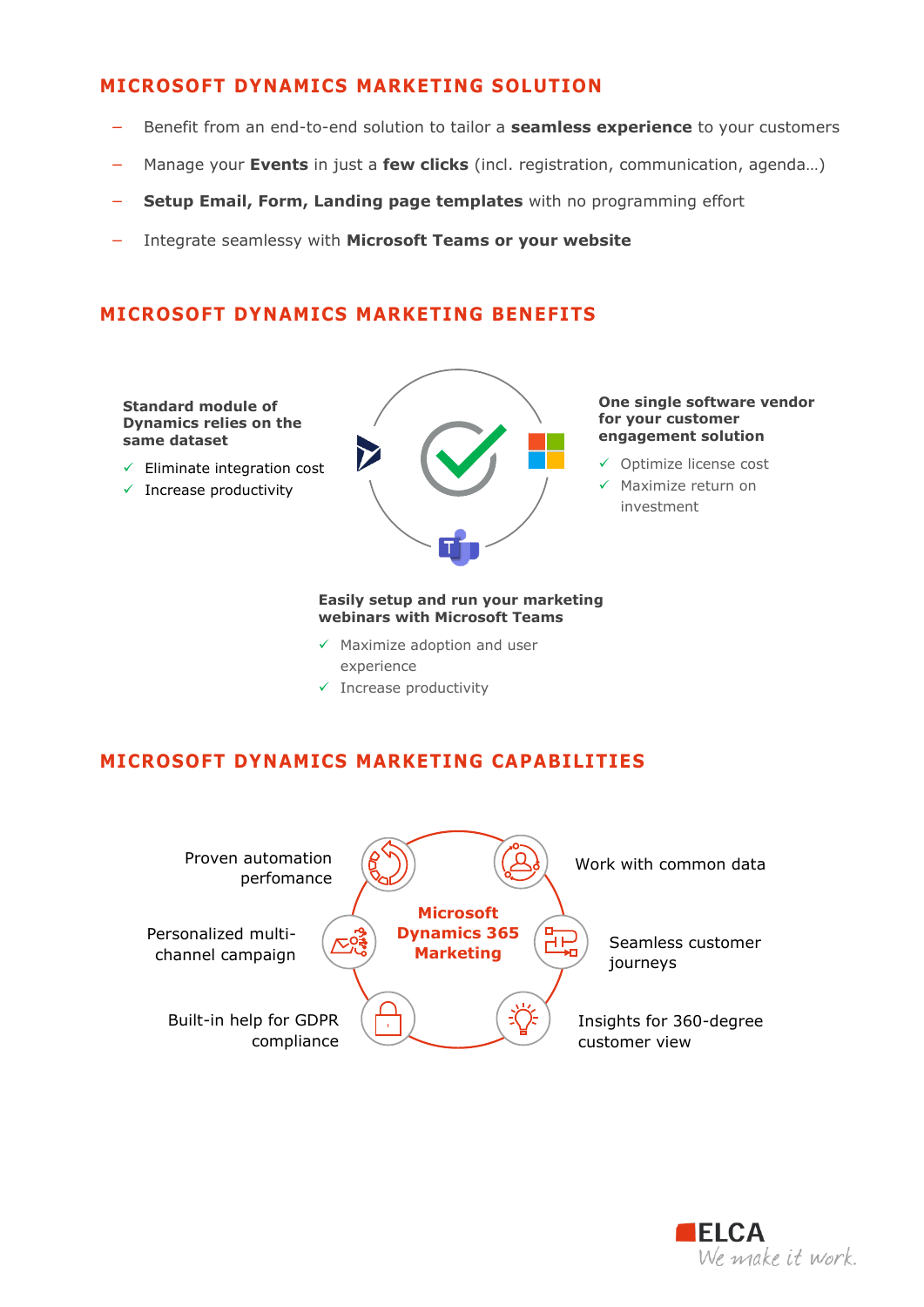## **ELCA OFFERING**

We have designed 3 packages to support you throughout your Microsoft **Dynamics 365 Marketing journey:**

|                      | Do you want to know more<br>about Dynamics Marketing?                                                                                                                          | Do you want to confirm the<br>business value for your<br>organization?                                                                                                                             | You want to implement<br><b>Dynamics Marketing</b>                                                                                                                                                                                                                            |
|----------------------|--------------------------------------------------------------------------------------------------------------------------------------------------------------------------------|----------------------------------------------------------------------------------------------------------------------------------------------------------------------------------------------------|-------------------------------------------------------------------------------------------------------------------------------------------------------------------------------------------------------------------------------------------------------------------------------|
| <b>ELCA Offering</b> | Demo                                                                                                                                                                           | <b>Envisioning workshop</b>                                                                                                                                                                        | <b>Get started package</b>                                                                                                                                                                                                                                                    |
| <b>Duration</b>      | 2 hours                                                                                                                                                                        | Preparation, Restitution<br>4-hours Workshop                                                                                                                                                       | 5 days enablement                                                                                                                                                                                                                                                             |
| <b>Budget</b>        | Free                                                                                                                                                                           | 4'000 CHF excl. VAT                                                                                                                                                                                | <b>8'000 CHF excl. VAT</b>                                                                                                                                                                                                                                                    |
|                      | <b>Discover</b><br><b>Dynamics Marketing</b>                                                                                                                                   | Check the added value of<br><b>Dynamics Marketing for your</b><br>organization                                                                                                                     | With ELCA as a partner,<br>get your team started                                                                                                                                                                                                                              |
| <b>Take away</b>     | ✓ Settings Overview<br>$\checkmark$ Segmentation in Dynamics<br>$\sqrt{2}$ E-mail Template<br>$\checkmark$ Landing page<br>✓ Customer Journey<br>$\checkmark$ Event management | $\sqrt{ }$ Measure of your marketing<br>automation environment<br>$\checkmark$ Understand where Dynamics<br>Marketing will help your<br>organization<br>$\checkmark$ Set priorities where to start | $\sqrt{ }$ Dynamics Marketing is set-up<br>$\checkmark$ Operative team can work with<br><b>Dynamics Marketing</b><br>√ Your partner ELCA knows your<br>environment and your team can<br>reach out for expertise<br>$\checkmark$ Your team benefits from our<br>team expertise |